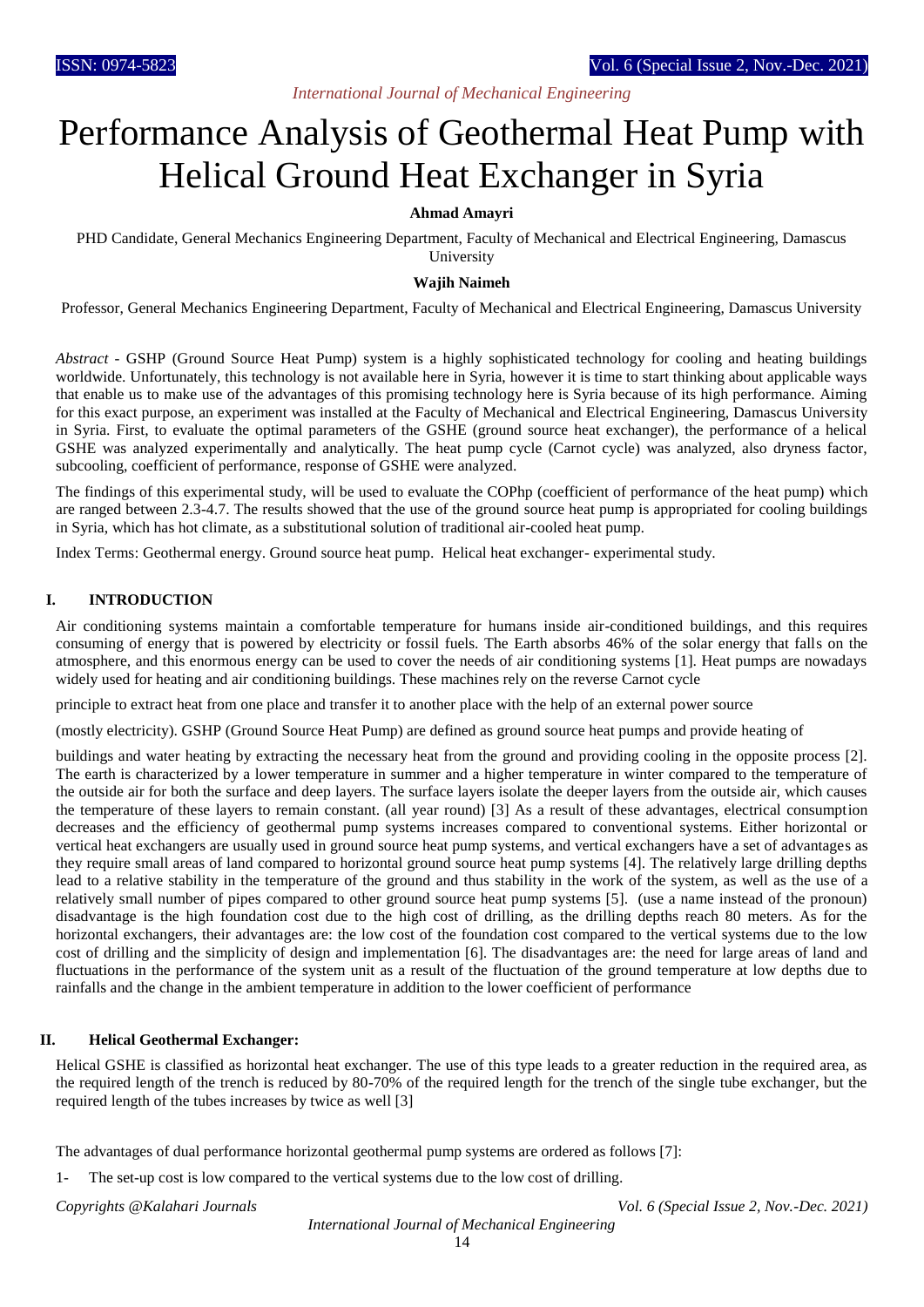- 2- The simplicity of installation and design.
- 3- Possibility to access to the exchanger and the ability to monitor the topsoil.

The disadvantages of dual-performance horizontal geothermal pump systems are set as follows [7]:

1- requires large areas of land.

2- Fluctuations in the performance of the heat pump unit as a result of the fluctuation of the ground temperature at low depths due to precipitation and change in the ambient temperature.

- 3- The power required for the circulation pump is slightly higher.
- 4- Lower system coefficient of performance (COP)

### **III. Experimental Unit [8]**

The experimental unit consist of a geothermal helical exchanger. It was linked to a ground source heat pump circuit, which is used to conditioning a room throughout the year.

The heat exchanger consists of PEX pipes with a nominal diameter of 32 mm. The test set for thermal response behavior is a (Soil/water)-air heat pump.



FIG. 1. VIEW OF THE GHE BURIED IN 3 M DEPTH

# **III.I. Experimental Unit Description**

The experimental unit shown in Fig 2 consists of 3 main elements.



FIG. 2. SCHEMATIC DIAGRAM OF EXPERIMENTAL UNIT

*International Journal of Mechanical Engineering*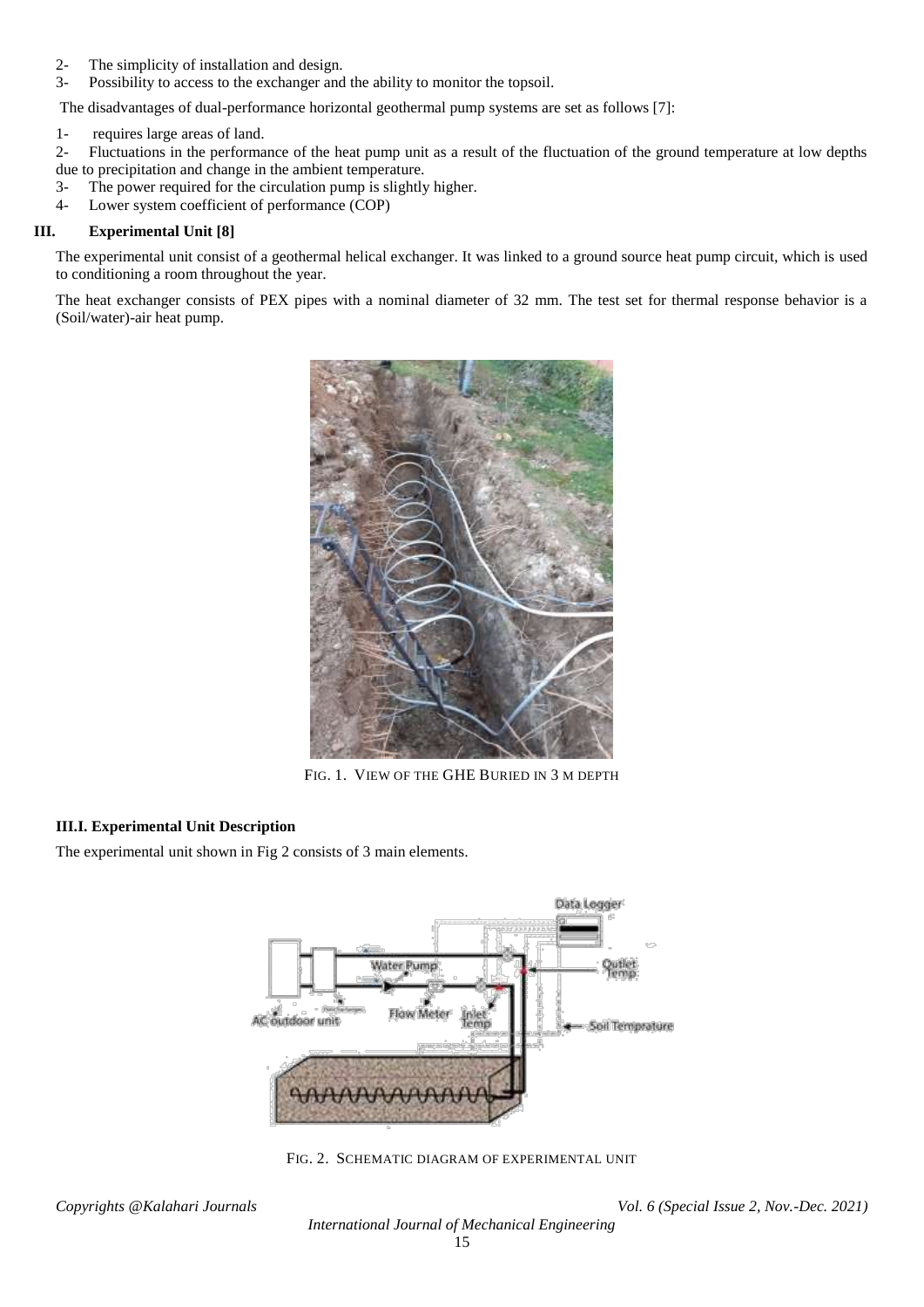#### 1- Split air conditioner

Split Split air conditiner with an actual capacity of 0.9 tons. Working refrigerants is R22, the air condenser and the fan were uninstalled and replaced with ground source heat exchanger, pump and plate exchanger.

2- Plate heat exchanger

Water – Freon Plate heat exchanger used for heat exchange between the refrigerant, Freon R22, which is located in the inner part of the air conditioner and the compressor, as well, and between the water heading to the soil passing through the pex tubes that form the geothermal exchanger

3- Ground source heat exchanger

GSHE are usually made of HDPE high-density polyurethane pipes, but pex pipes, diameter 32 mm, were used to experiment another type of pipes, and the HDPE available in the local market are of medium quality. The tubes above the soil were insulated with Armaflex insulation to reduce heat waste.

Here are the design equations of the Helical GSHE

When dealing with internal flow, it is important to determine the region of the extent of entry, which depends on the type of flow, whether it is laminar or turbulent, by calculating the Reynolds number according to the following relationship

$$
Re = \frac{D \times V \times \rho}{\mu}
$$

Whereas:

D: pipe diameter [m]

V: fluid velocity[m/s]

: fluid density [kg/m<sup>3</sup>]

: viscosity [N.S/m<sup>2</sup>]

Nusselt and Brandl numbers, the dimensionless numbers that express heat transfer by forced convection, are calculated from the following equation [16,17]:

$$
Pr = \frac{\mu \times C_p}{k}
$$

 $\mathcal{C}_{p}$ : specific heat [j/kg.<sup>o</sup>C]

 $\boldsymbol{k}$ : conduction heat transfer coefficient [W/m.<sup>o</sup>C]

fluid flow:

$$
m = \frac{Q}{C_p \times \Delta t}
$$

 $\overline{Q}$ :heat flow [W]

:temperature difference [°C]

fluid velocity:  $\sim$ 

$$
V = \frac{m \times p}{A}
$$

:cross area[m<sup>2</sup> ]

To calculate Nusselt number in a circular section pipe, Nusselt equations are applied and then verify the conditions corresponding to the case of the studied exchanger, taking into account that the flow is turbulent in the studied exchanger

Detus Buetler's equations:

$$
Nu_o = 0.023 \, Re^{0.8} Pr^{0.4} \quad \text{for: } t_{wall} > t_{fluid}
$$
\n
$$
Nu_o = 0.02 \, Re^{0.8} Pr^{0.3} \quad \text{for: } t_{wall} < t_{fluid}
$$
\n
$$
Copyrights \, @Kalahari \, Journals
$$
\n
$$
International \, Journal \, of \, Mechanical \, Engineering
$$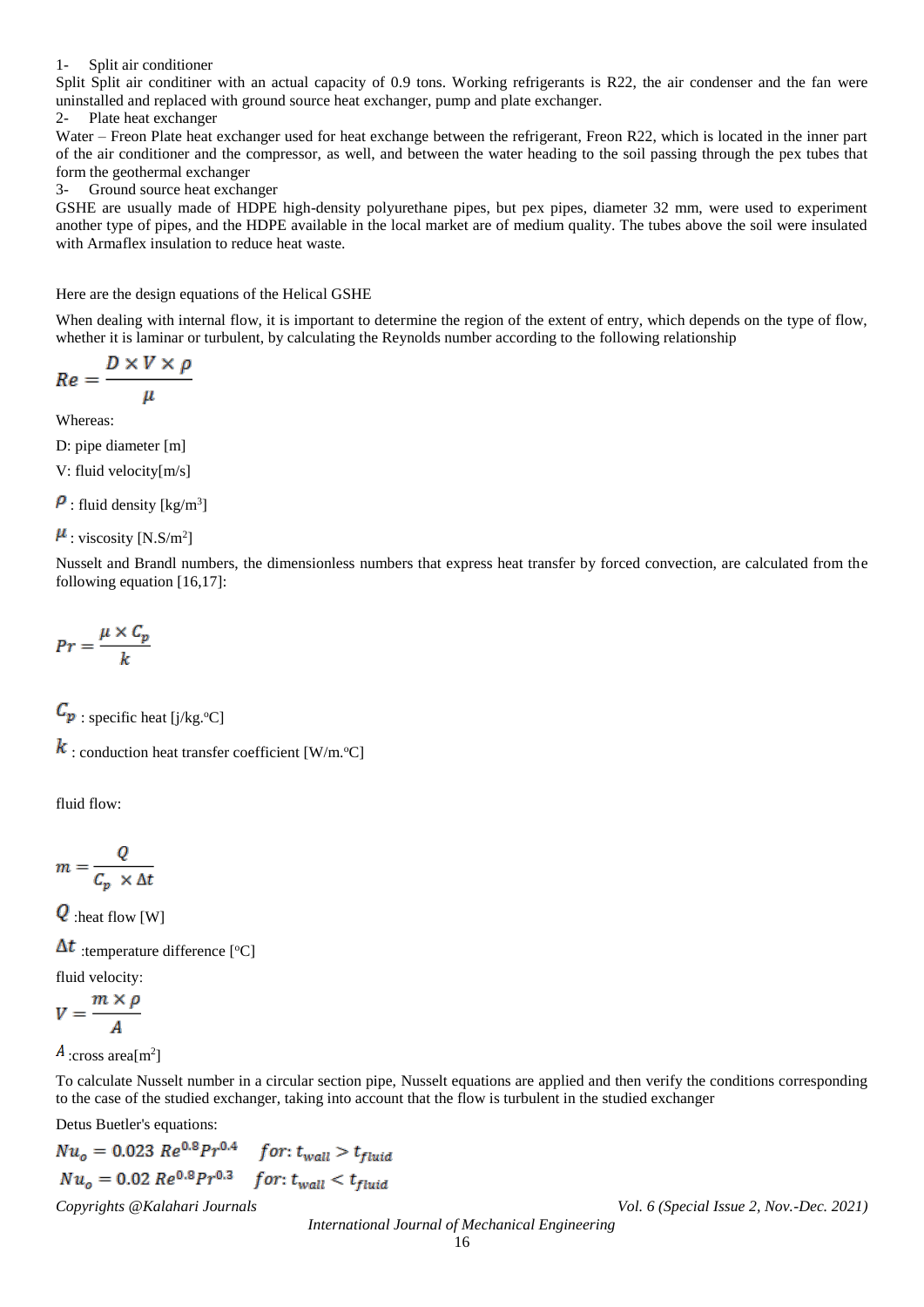$$
For: \begin{cases} 0.7 < Pr < 120 \\ 10,000 < Re < 160,000 \\ L/D > 10 \ (50?) \end{cases}
$$

 $Nu_o$ :Nusselt number

 $t_{wall}$ :temperature of the pipe wall[°C] : temperature of the fluid [°C]

Or:

$$
Nu_o = \frac{\left(\frac{f}{8}\right)(Re - 1000)Pr}{1 + 12.7\left(\frac{f}{8}\right)^{0.5}\left(Pr^{\frac{2}{3}} - 1\right)}
$$
  
where  $f = (0.790 \ln Re - 1.64)^{-2}$   
For:  $\left\{\n\begin{array}{l}\n0.5 < Pr < 2000 \\
3000 < Re < 5 \times 10^6\n\end{array}\n\right.$ 

Or:

$$
Nu_o = \frac{\left(\frac{f}{8}\right)(Re - 1000) Pr}{1 + 12.7 \left(\frac{f}{8}\right)^{0.5} \left(p_r \frac{2}{3} - 1\right)} \left[1 + \left(\frac{D}{L}\right)^{\frac{2}{3}}\right]
$$
  
where  $f = (0.790 \ln Re - 1.64)^{-2}$   
For:  $\left\{\begin{array}{l} Pr > 0.7\\ Re > 2300 \end{array}\right\}$ 

where f is the roughness of the inner surface

Then temperature correction equation is applied to calculate the convective heat transfer coefficient:

$$
h = h_o \left(\frac{\mu_b}{\mu_w}\right)^{0.14}
$$

$$
h_o = \frac{Nu_0 \times K}{D}
$$

Whereas:

: water viscosity [N.S/m<sup>2</sup> ]

: pipe viscosity [N.S/m<sup>2</sup>]

: Convection heat transfer factor  $[W/m^2$ .<sup>o</sup>C]

The heat transfer coefficient by conduction through a pipe or soil is given by:

$$
h_{p \text{ or } S} = 2k/(d_i \times \ln\left(\frac{d_o}{d_i}\right))
$$

Thus, the overall heat transfer coefficient by convection and conduction is:

$$
U = \frac{1}{h + h_p + h_S}
$$

*Copyrights @Kalahari Journals Vol. 6 (Special Issue 2, Nov.-Dec. 2021)* The heat exchange area is: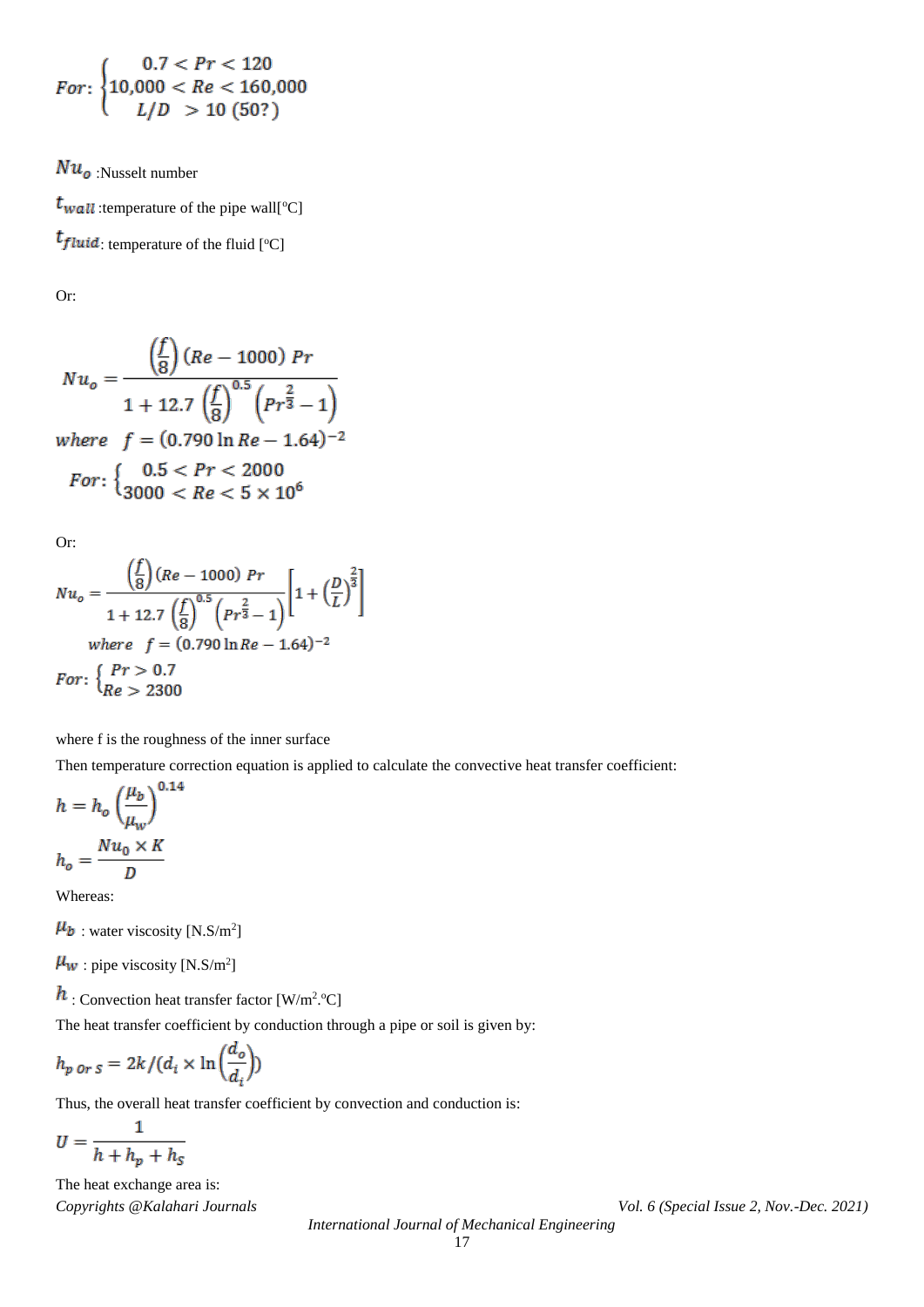$$
A = \frac{Q}{U \times \Delta t}
$$

Exchanger pipe length:

$$
L = \frac{A}{\pi \times d_i}
$$

pressure drop of the exchanger

$$
\Delta p = \frac{0.6 \times L \times f \times V^2}{d_i}
$$

The hydraulic power required for pump is

$$
P = \frac{\Delta p \times V}{\eta}
$$

the volume of the roll is calculated from the equation

$$
V_{turn} = \frac{\pi \times D_{turn}^2 \times X}{2}
$$

 $D_{turn}$ : the diameter of the turn [m]

X: distance between 2 turns which must be 0.6[m] at least to avoid heat overlap between the turns

The number of turns

$$
N = L/Per
$$

Per: perimeter of the turn

The volume of the exchanger

 $V_{HX} = N \times V_{turn}$ 

The extra length factor or the so-called safety factor is used to express the effect of secondary bending and flow on the heat transfer of the tube-helical exchanger and thus correcting the length of the tubular exchanger by multiplying it by the correction factor given in the equation [\[1](file:///D:/University/PhD/Geothermal/PHD-R/البعث/حساب%20الكتلة%20التخزينية%20لمبادل%20جيوحراري%20أنبوبي%20حلزوني%20في%20دارة%20المضخة%20الحرارية/Articles/Used/Numerical%20simulation%20for%20the%20optimum%20design%20of%20ground%20source%20heat.pdf)1[\]:](file:///D:/University/PhD/Geothermal/PHD-R/البعث/حساب%20الكتلة%20التخزينية%20لمبادل%20جيوحراري%20أنبوبي%20حلزوني%20في%20دارة%20المضخة%20الحرارية/Articles/Used/Numerical%20simulation%20for%20the%20optimum%20design%20of%20ground%20source%20heat.pdf)

$$
F_{helical} = 1 + 3.6 \left(1 - \frac{r_i}{R_c}\right) \left(\frac{r_i}{R_c}\right)^{0.8}
$$

 $\tau_i$ : radios of exchanger pipe

 $R_c$ : diameter of exchanger turn

The range of application of this correction factor is relative to the Reynolds number

$$
2 \times 10^4 < Re < 1.5 \times 10^6
$$
\n
$$
5 < \frac{R_c}{r_i} < 8
$$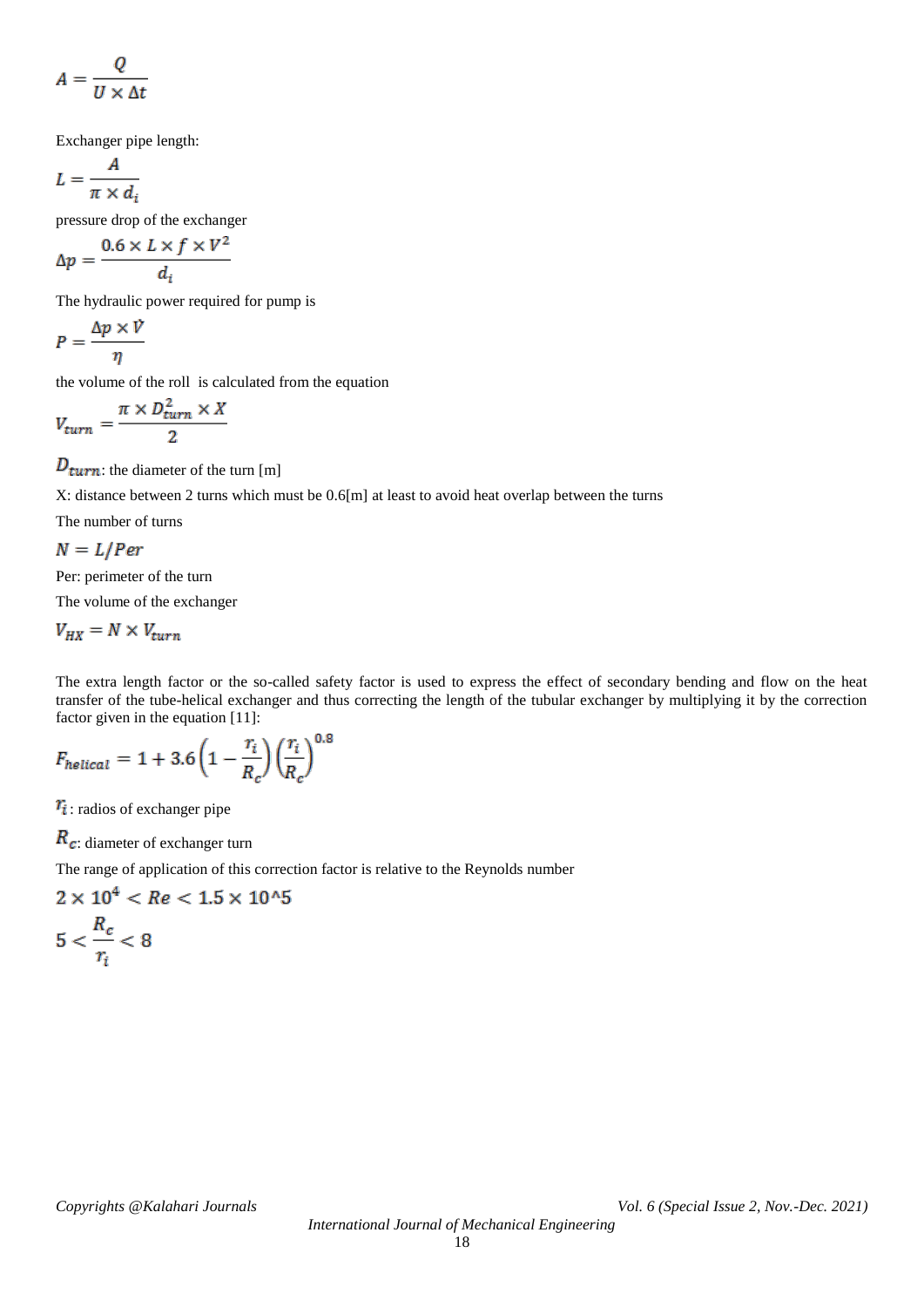| Table 1                        |
|--------------------------------|
| Design Properties of used GSHE |

| <b>PARAMETER</b>                          | VALUE |
|-------------------------------------------|-------|
| <b>EXCHANGED HEAT [W]</b>                 | 3150  |
| <b>INNER DIAMETER [MM]</b>                | 32    |
| TURN DIAMETER [M]                         | 1.5   |
| <b>DISTANCES BETWEEN TURNS [M]</b>        | 0.6   |
| <b>TOTAL LENGTH OF PIPE [M]</b>           | 60    |
| <b>NUM. OF TURNS</b>                      | 8.6   |
| <b>PUMP CAPACITY [W]</b>                  | 121   |
| <b>PRESSURE DROPS [PA]</b>                | 839   |
| <b>EXCHANGER VOLUME</b> [M <sup>3</sup> ] | 9.1   |
|                                           |       |

A coated with epoxy metal pipes, 120 m length, were used as fins to increase heat transfer to soil and the conductivity of the soil



**FIG. 3. VIEW OF THE GSHE WITH METAL FINS**

There are also some supplementary components such as: water pump 0.5 HP, expansion tank 25 L and gate valves.

# **III.II. Measurement devices and instrument**

1- Flow meter

Used to measure water flow in the GSHE

2- Thermo cable

PT100 thermo cable to measure the temperature of Freon and water at the inlet and outlet of the plate exchanger, soil temperature, and the temperatures along the GSHE in five positions. The sensor is connected with Digital temperature converter (DTC) and data logger (HMI screen) to store the data.

3- Temperature and humidity sensor

temperature sensor, with a screen, to measure the temperature of the suction and discharge of the compressor and the temperature of supply and return air of the indoor unit of the air conditioner. The device is also equipped with a sensor to measure the humidity of the air.

4- Manifold

used in refrigeration cycles to check operating pressures and charge the air conditioner with refrigerant, and it is used to measure the suction and discharge pressures during operation.

5- AVO meter

Used to measure operating voltage

6- Ampere clamp meter

Used to measure the current during operation

7- Anemometer

Used to measure the speed and flow rate of the supply air of indoor unit.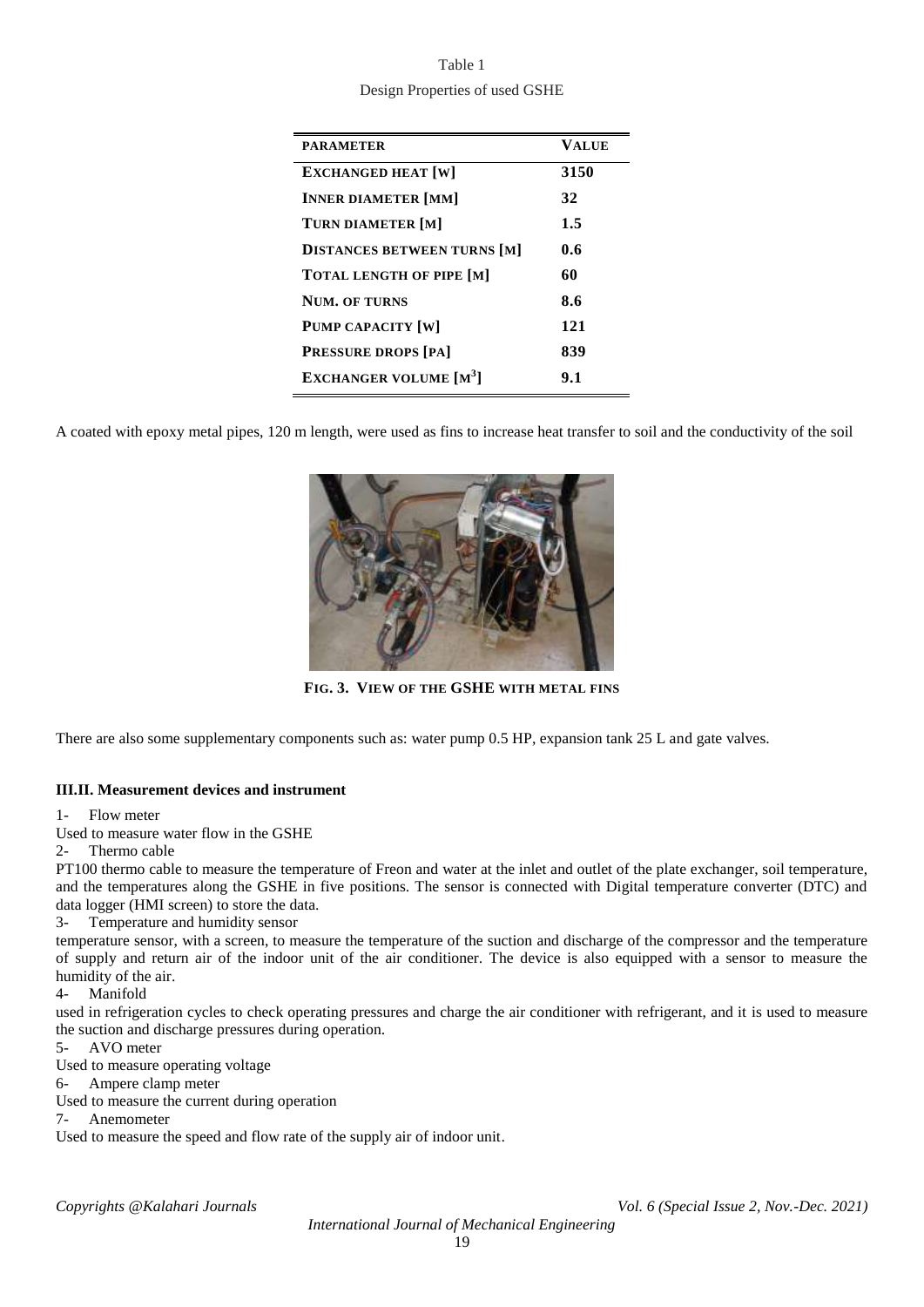

# **FIG. 4. VIEW OF THE EXPERIMENTAL UNIT**

| Measurement devices and instrument properties |                          |                           |              |              |  |  |
|-----------------------------------------------|--------------------------|---------------------------|--------------|--------------|--|--|
| Parameter                                     | Measurement instrument   | Unit                      | Range        | Accuracy     |  |  |
| Water flow rate                               | Flow meter               | L/s                       | $0 - 25$     | $\pm 1\%$    |  |  |
| Air velocity                                  | Anemo meter              |                           | $0.4 - 25$   | $\pm 2\%$    |  |  |
| Air flow rate                                 | "Fluke 925"              | $0.01 - 99.99$<br>$m^3/s$ |              | $\pm 2\%$    |  |  |
| Temperature                                   | <b>PT100</b>             | $\rm ^{o}C$               | $-200 - 850$ | $\pm 0.3$ °C |  |  |
| Humidistat                                    | <b>Relative Humidity</b> | %                         | $10 - 99\%$  | $\pm 1\%$    |  |  |
| Ampere                                        | Ampere clamp meter       | A                         | $0 - 50$     | $\pm 0.5\%$  |  |  |
| Voltage                                       | AVO meter                | V                         | $0 - 600$    | $\pm 1\%$    |  |  |
| Freon pressure                                | manifold                 | Psi                       | $0 - 500$    | $\pm 0.1\%$  |  |  |
| Water pressure                                | Pressure gauge           | bar                       | $0 - 6$      | $\pm 1\%$    |  |  |

Table 2 Measurement devices and instrument properties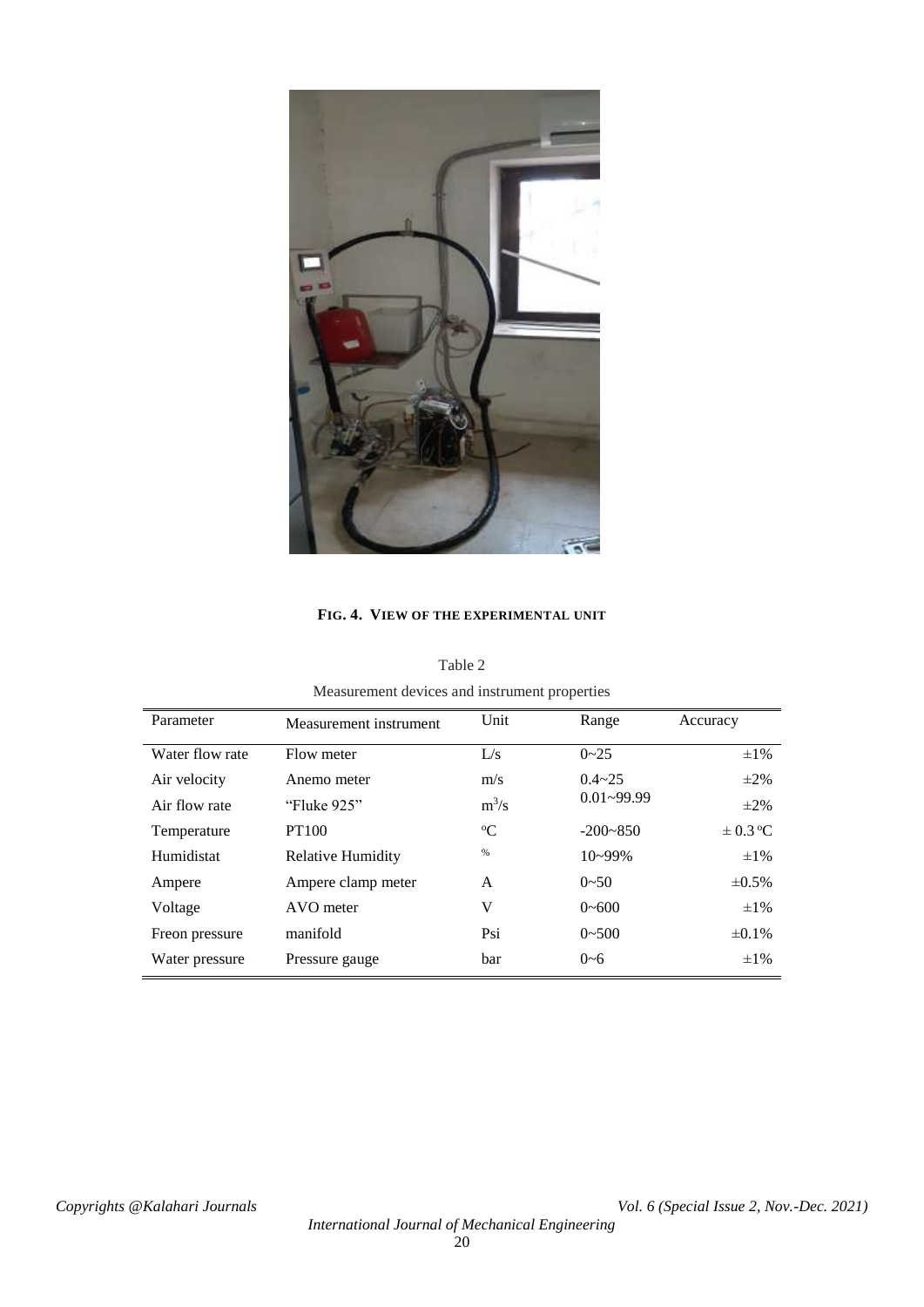

**FIG. 5. MEASUREMENT DEVICES AND INSTRUMENT**

# **IV. Climate and Soil Properties:**

The thermal properties of the soil, conductivity and diffusivity can be obtained by taking samples from the geological layers at the site of the exchanger installation and analyzing them in the laboratory to know their composition, then comparing this composition with the types mentioned in Table 3 to obtain the optimal values

## Table 3 [9]

Thermal Conductivity and Diffusivity of Sand and Clay Soils

| Soil          | Dry                          | 5% Moist      |                 |
|---------------|------------------------------|---------------|-----------------|
| Type          | Density<br>kg/m <sup>3</sup> | K             | a               |
| Coarse        | 1920                         | 2.08-3.29     | 0.089-0.139     |
| 100%<br>Sand  | 1600                         | 1.38-2.42     | $0.072 - 0.121$ |
|               | 1280                         | $0.87 - 1.9$  | $0.056 - 0.121$ |
| Fine          | 1920                         | 1.04-1.38     | 0.045-0.059     |
| Grain<br>100% | 1600                         | $0.87 - 1.04$ | $0.045 - 0.054$ |
| Clay          | 1280                         | $0.52 - 0.87$ | 0.033-0.056     |
|               |                              |               |                 |
| Soil          | Dry                          | 10% Moist     |                 |
| Type          | Density<br>kg/m <sup>3</sup> | K             | a               |
| Coarse        | 1920                         | 2.42-3.46     | 0.086-0.121     |
| 100%<br>Sand  | 1600                         | $2.08 - 2.6$  | 0.089-0.111     |
|               | 1280                         | $1.04 - 1.9$  | $0.056 - 0.102$ |
| Fine          | 1920                         | 1.04-1.38     | 0.049-0.037     |

*Copyrights @Kalahari Journals Vol. 6 (Special Issue 2, Nov.-Dec. 2021)*

1600 0.87-1.04 0.037-0.045

Grain 100%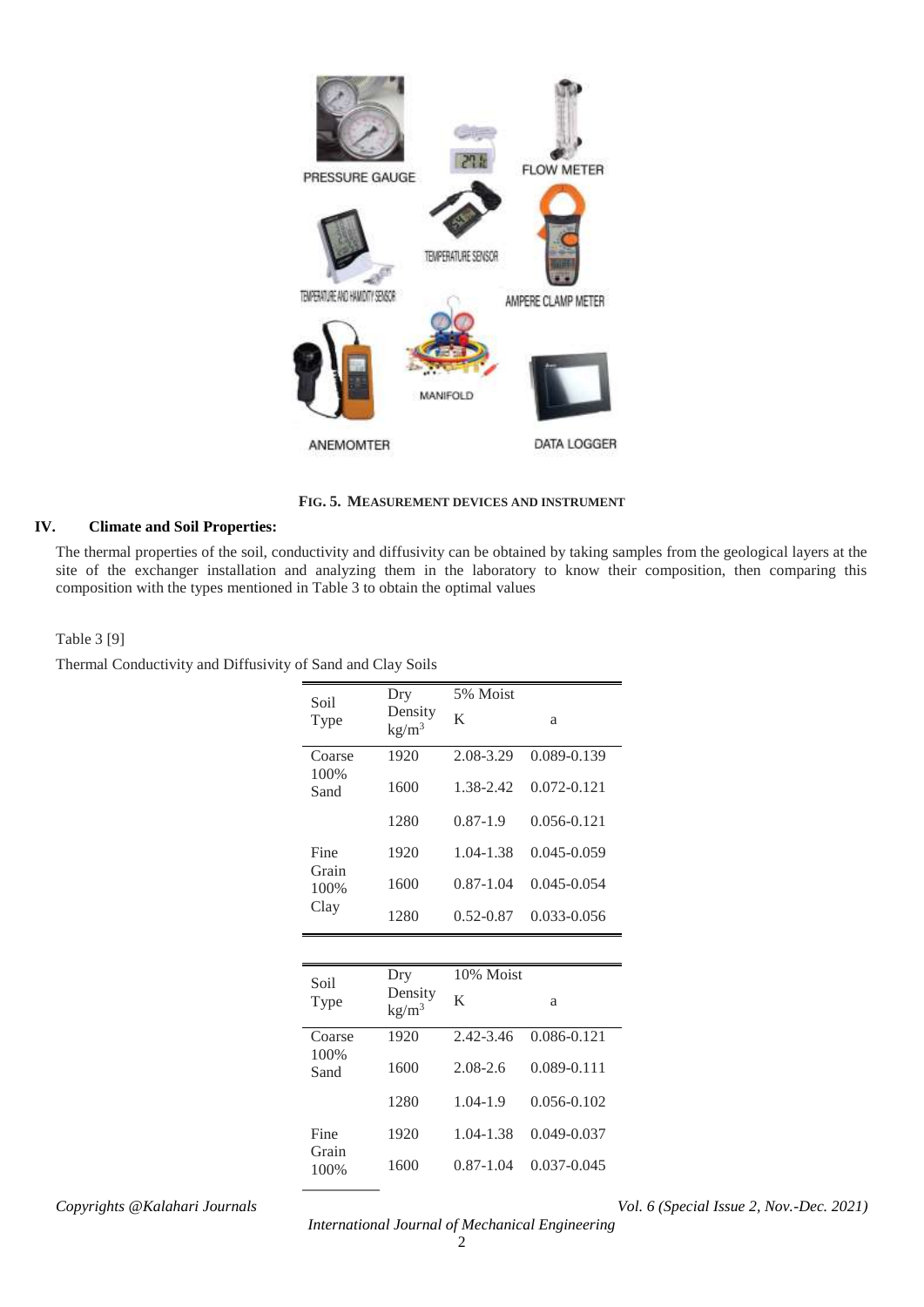| Soil                  | Dry                          | 15% Moist     |                 |  |
|-----------------------|------------------------------|---------------|-----------------|--|
| Type                  | Density<br>kg/m <sup>3</sup> | K             | a               |  |
| Coarse<br>100%        | 1920                         | 2.40-3.81     | $0.085 - 0.111$ |  |
| Sand                  | 1600                         | 2.25-2.77     | 0.083-0.102     |  |
|                       | 1280                         | 1.04-2.08     | $0.047 - 0.093$ |  |
| Fine                  | 1920                         | 1.38-1.9      | $0.043 - 0.059$ |  |
| Grain<br>100%<br>Clay | 1600                         | 1.04-1.21     | $0.034 - 0.045$ |  |
|                       | 1280                         | $0.69 - 0.95$ | 0.032-0.04      |  |
|                       |                              |               |                 |  |
| Soil                  | Dry                          | 20% Moist     |                 |  |
| Type                  | Density<br>kg/m <sup>3</sup> | K             | a               |  |
| Coarse                | 1920                         |               |                 |  |
| 100%<br>Sand          | 1600                         | 2.42-2.94     | 0.078-0.093     |  |
|                       | 1280                         | $1.21 - 2.08$ | 0.048-0.084     |  |
| Fine<br>Grain         | 1920                         |               |                 |  |

Clay 1280 0.61-0.87 0.033-0.046

| Soil<br>Type   | <b>L</b><br>Density<br>kg/m <sup>3</sup> | $20/0$ <i>IVIOISL</i><br>K | a               |
|----------------|------------------------------------------|----------------------------|-----------------|
| Coarse<br>100% | 1920                                     |                            |                 |
| Sand           | 1600                                     | 2.42-2.94                  | 0.078-0.093     |
|                | 1280                                     | 1.21-2.08                  | $0.048 - 0.084$ |
| Fine           | 1920                                     |                            |                 |
| Grain<br>100%  | 1600                                     | 1.04-1.38                  | 0.038-0.051     |
| Clay           | 1280                                     | $0.69 - 1.04$              | 0.028-0.042     |

These values were obtained by calculating the mean of the calculated values using five different methods.

The temperature of the ground is determined by direct tests at the geothermal site or by using geothermal maps approved by geological institutions, or by relying on publications issued by institutions working in the field of geology. Table 4 shows soil temperatures for some cities in the world at a depth of 10 meters.

Table 4 [9]

| soil temperatures for some cities in the world at a depth of 10 |  |  |  |  |
|-----------------------------------------------------------------|--|--|--|--|
|-----------------------------------------------------------------|--|--|--|--|

|             | City         | GТ |                          | City          | GТ |
|-------------|--------------|----|--------------------------|---------------|----|
| Syria       | Damasc<br>us | 22 | USA                      | Dallas        | 20 |
| Egypt       | Cairo        | 23 | KSA                      | Riyadh        | 28 |
| <b>UAE</b>  | Dubai        | 27 | Oatar                    | Doha          | 28 |
| Spain       | Madrid       | 16 | Kuwai<br>t               | Kuwait        | 27 |
| German<br>у | Berlin       | 11 | Bahrai<br>n              | Manama        | 27 |
| France      | Paris        | 12 | Tunisi<br>$\overline{a}$ | Tunis         | 21 |
| Finland     | Helsinki     | 8  | Turkey                   | Ankara        | 11 |
| UK          | London       | 12 | Japan                    | Tokyo         | 18 |
| Italy       | Rome         | 16 | China                    | <b>Biking</b> | 12 |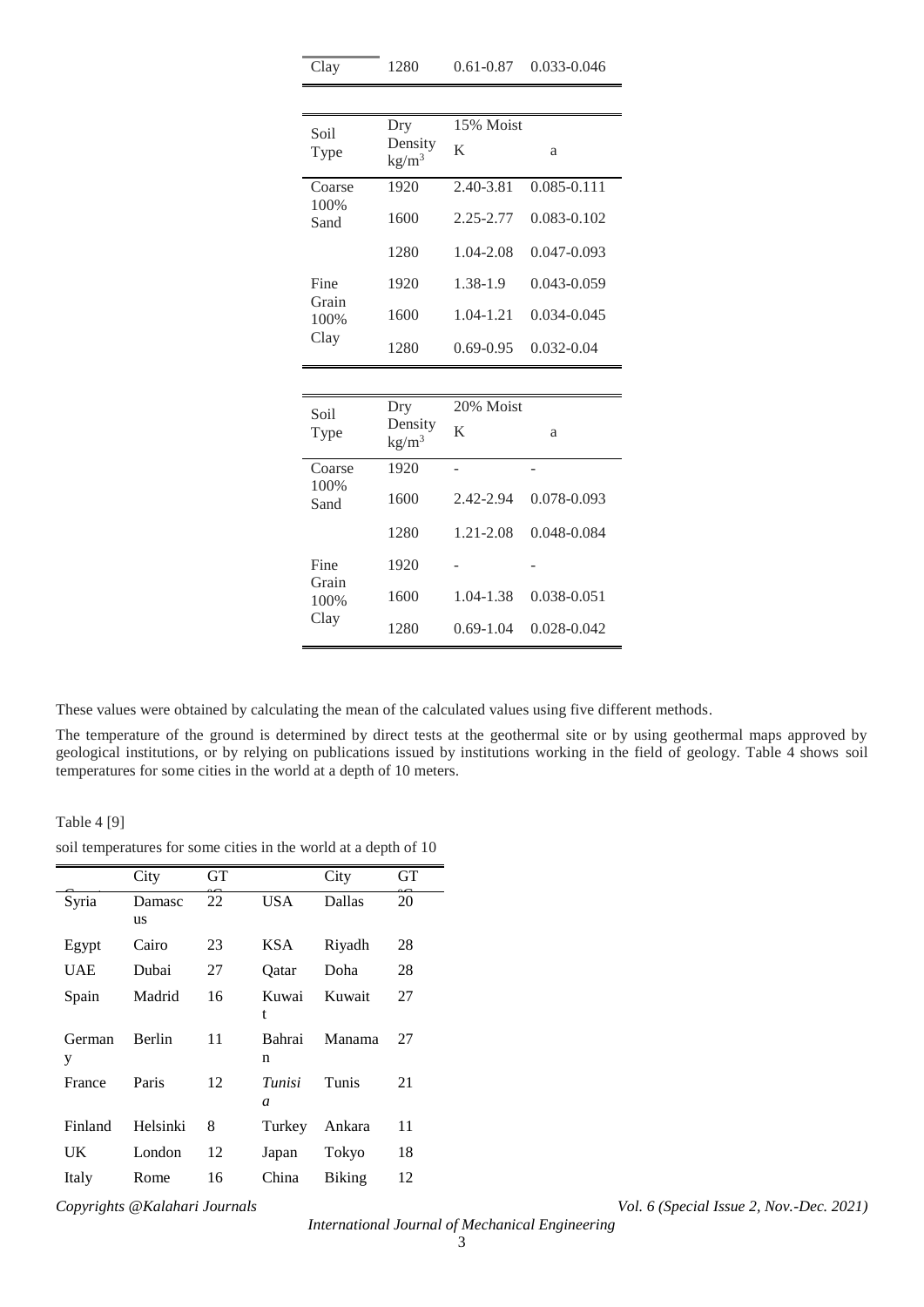| Australi Sydney |       | - 19 | China  | Hong             | 25  |
|-----------------|-------|------|--------|------------------|-----|
| - a<br>USA      | Miami | 26   | Brazil | Kong<br>Brasilia | -27 |
|                 |       |      |        |                  |     |

The following equations can also be used to calculate Soil temperature at different depths [1]:

$$
T_{g,Max} = \overline{T_g} + A_S \times e^{(-X_S \sqrt{\frac{\pi}{365 \times a}})}
$$

$$
T_{g,Min} = \overline{T_g} - A_S \times e^{(-X_S \sqrt{\frac{\pi}{365 \times a}})}
$$

Whereas:  $T_{g,Max}$  is the ground temperature in the summer and  $T_{g,Min}$  in winter,  $X_s$  the depth,  $A_s$  is the annual surface temperature amplitude, and  $T_g$  the mean annual surface soil temperature.

The experimental unit were installed in DAMASCUS 33 41 N, 36 51 E, 1998 feet (609 meters) above sea level [10]. Fig 6 shows the maximum temperature in summer of the ambient air



**FIG 6. MEAN VALUES OF OUTDOOR AIR**

The indoor unit of the air conditioner is installed in a  $12 \text{ m}^2$  room and the total estimated cooling load is 3 Kw and the direction of the external wall is east [12,13]. the relation between the solar gain and the cooling load is clarified in Fig 7



**FIG 7. COOLING LOAD OF THE EXAMINED ROOM**

*Copyrights @Kalahari Journals Vol. 6 (Special Issue 2, Nov.-Dec. 2021)*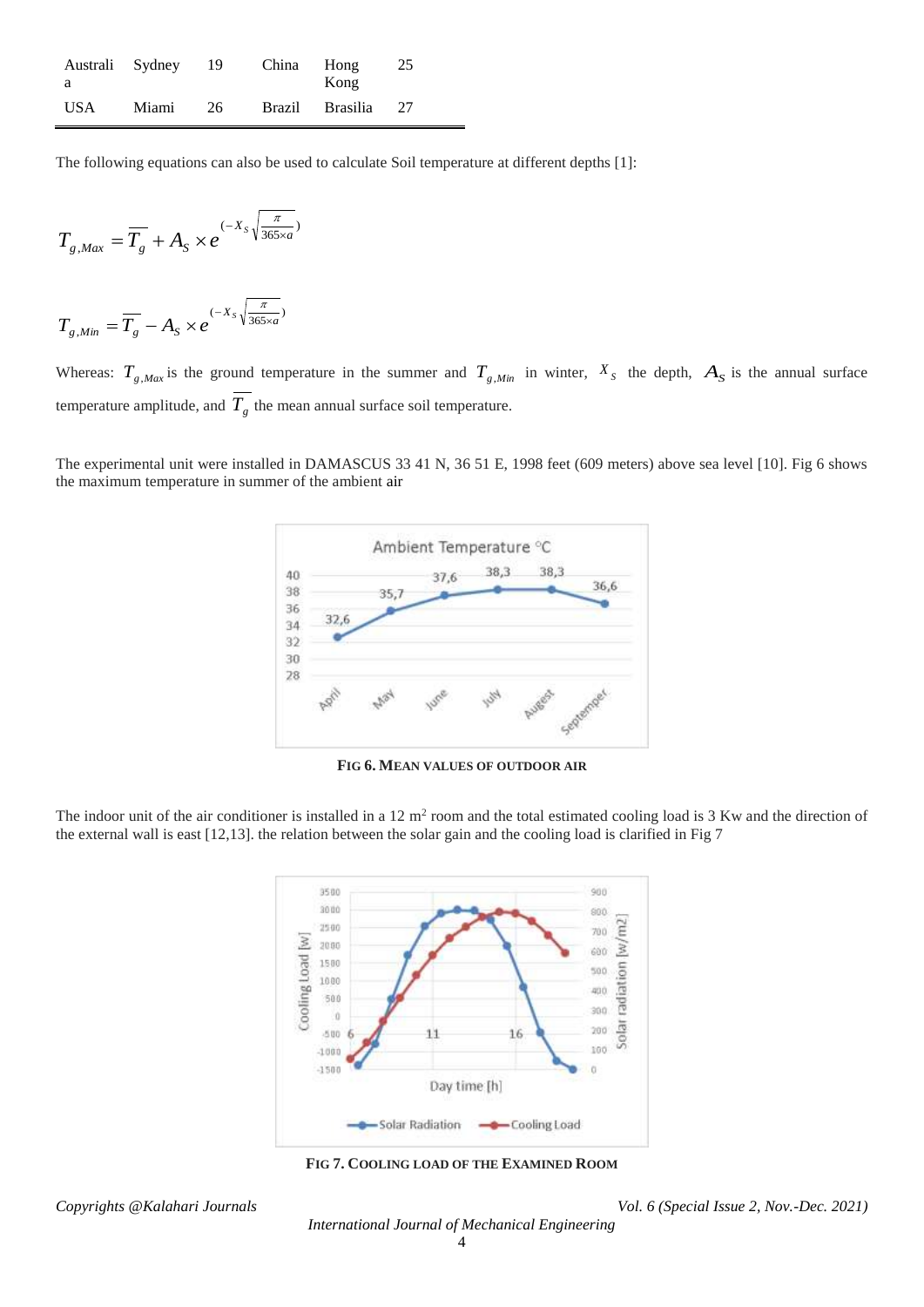## **V. Results and discussions:**

Testing and collecting data phase was after finishing the commissioning of the unit and the calibration of R22 Charge [14].

At the beginning, the system must be given an of about 3- 4 hours. for the data to stabilize, and the unit was being run continuously for 8-12 hours a day, the results were being collected for one month (August  $-2021$ ). Temperatures were being collected using the HMI screen, which are: Temperatures at the inlet and outlet of the plate exchanger from the water side and from the Freon side, and the temperatures along the geothermal exchanger and soil temperature.

Fig.8 shows the required capacity of the AC to conditioning the room during one day of operation from morning to evening, according to the calculated cooling load of the room which variate with the change of solar radiation. It's clear that the AC capacity is not sufficient for the air-conditioned room at the peak time from two to four o'clock approximately. the obtained results show that the capacity of the plate exchanger, 1 ton, used in the unit is not sufficient due to its low efficiency.



FIG 8. AC CAPACITY VS ROOM LOAD

Fig 9 shows the temperature of the refrigerant R22 at the inlet to the compressor (t1) it's clear, there is superheating about 1 to 26 <sup>o</sup>C in the evaporator. Thus, the refrigerant enters the compressor in the state of superheated steam and without drops of refrigerant liquid, which protect the compressor from damage. The manufacturer of air conditioners chose the evaporating temperature to be about  $5-7$  °C

and the superheating is:  $\Delta t_h = t_1 - t_o$ 

Fig 9 also shows t3, which is the temperature at the outlet of the condenser. It's clear that the condensation temperature

of the refrigerant is 40 degrees, by comparing t3 with subcooling in Fig 10, subcooling is:  $\Delta t_c = t_c - t_3$ 



FIG 9. TEMPERATURE AT THE INLET OF THE COMPRESSOR, AND THE OUT LET OF THE CONDENSER

*Copyrights @Kalahari Journals Vol. 6 (Special Issue 2, Nov.-Dec. 2021)*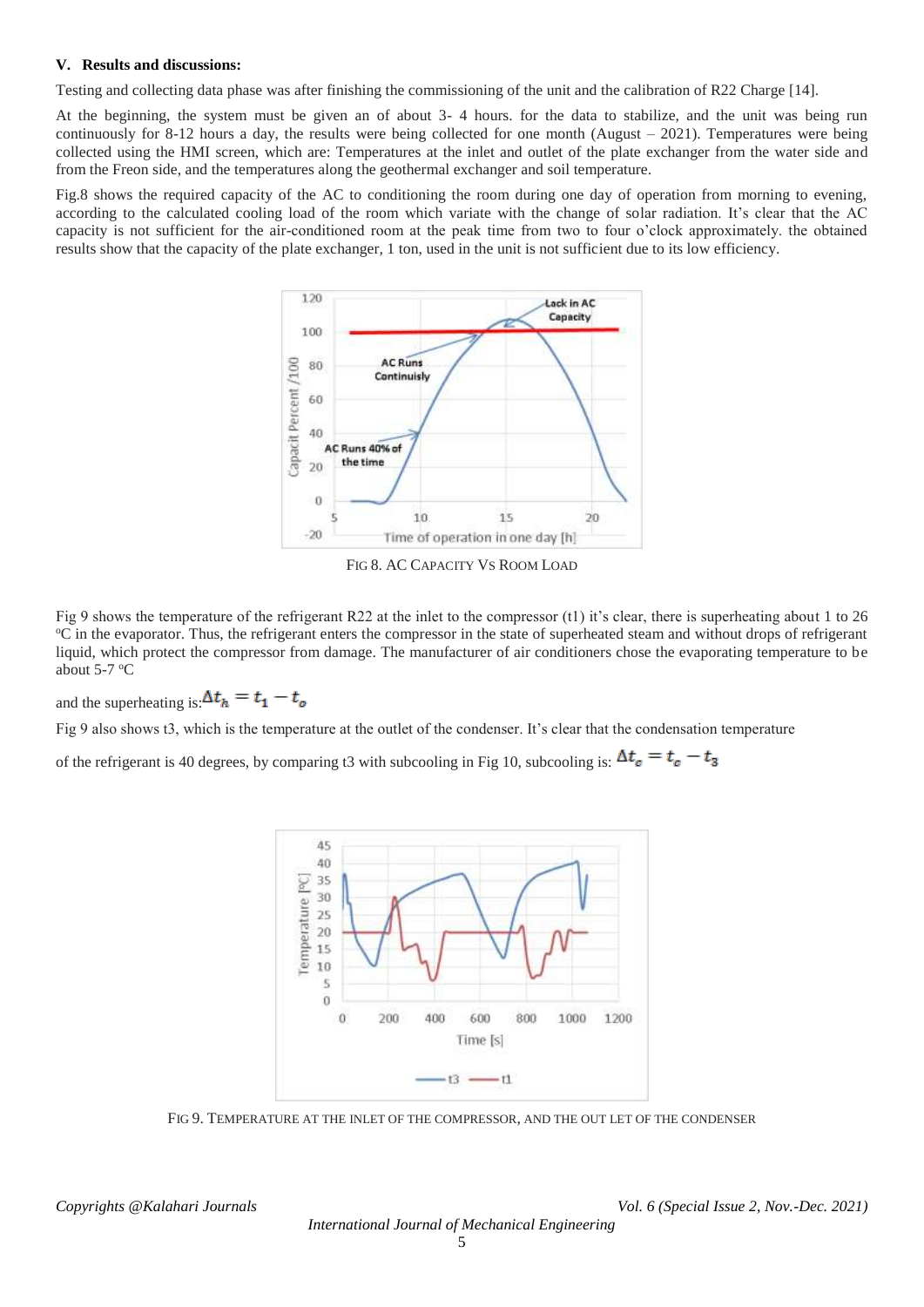Fig 10 shows the subcooling in the condenser during the operation of the air conditioner,  $\Delta t_c = -1$  at several operating points. This indicates that the refrigerant does not condense completely while it passes through the plate exchanger. This is because the low efficiency of the plate heat exchanger. Also it's noted that,  $\Delta t_c$  is up to 25 degrees, which is a positive thing that leads to a higher coefficient of performance.

The figure also shows the amount of dryness fraction at the evaporator inlet, and its value ranges between 0-56%, it is related to subcooling value, the lower the dryness fraction is the higher cooling productivity you get. When the dryness fraction is equal to zero this means that the entire refrigerant amount entering the evaporator is in its liquid state and it is the best condition possible.



FIG 10. SUB COOL AND DRYNESS FRACTION

Figure 11-12 shows the relation between the capacity of the air conditioner and the capacity of the ground exchanger during operation. It's noted that the minimum and the maximum value of the capacity are equal, but with a time shift of 214 seconds. The figure also shows that the amount of the working wave is 592 seconds.



FIG 11. AC AND GSHE CAPACITY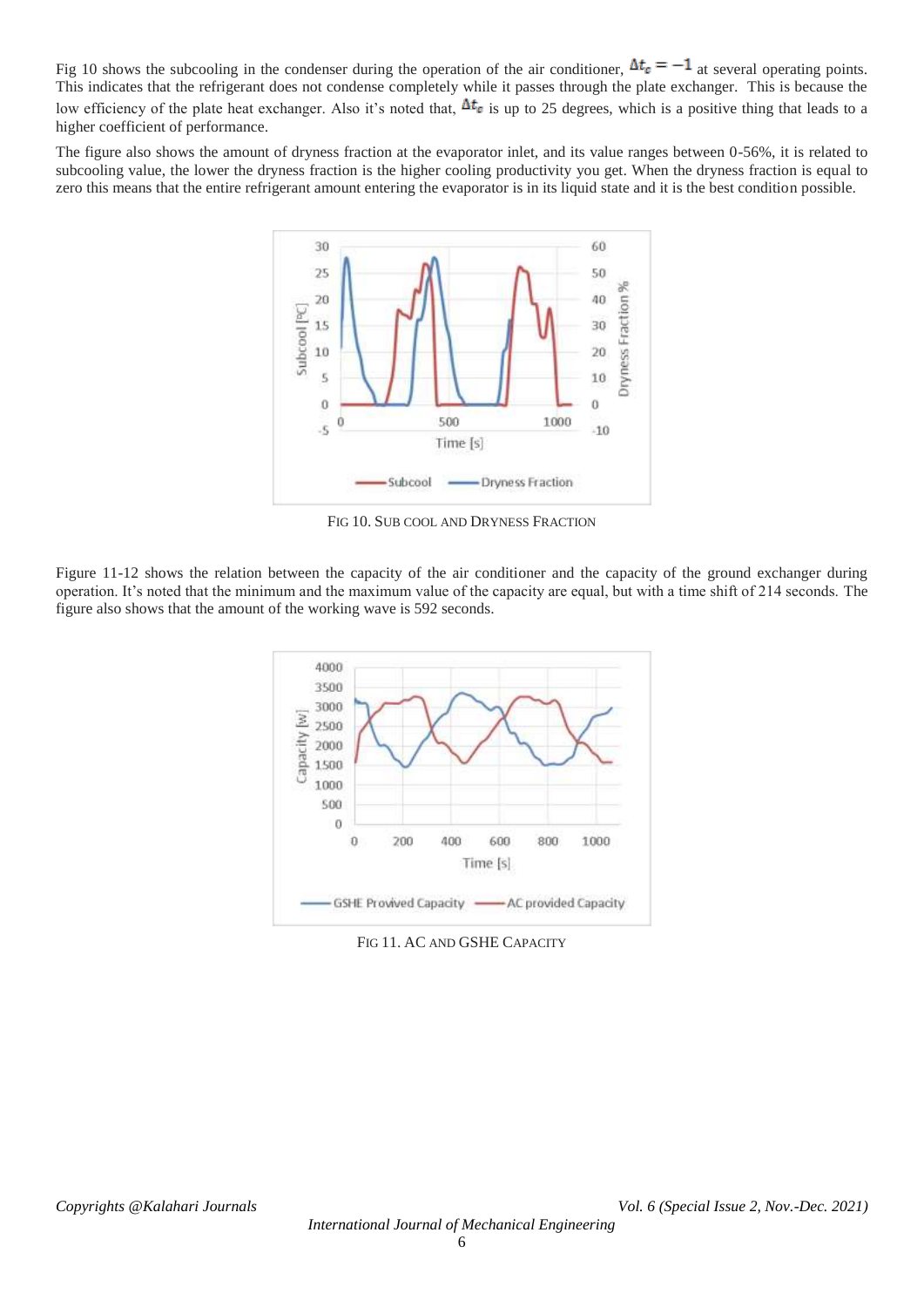

FIG 12. RESPONSE OF GSHE

Figure 13 shows the coefficient of performance of the air conditioner during operation. It's noted that its average value is 3.5, which is more than the average value of the air conditioner with an air condenser, which is about 2.6 [15] due to the lower condensation temperature in the ground condenser compared to the air-cooled condenser. The maximum value of the coefficient of performance is when increasing subcooling in its maximum value



FIG 13. COOLING COEFFICIENT

# **I. Conclusions & Recommendations:**

# **VII.I conclusions**

Out of the previous study, the following findings are conducted:

- 1- Ground source heat pump can be applied in Syria with higher efficiency comparing with air cooled heat pump
- 2- PEX pipes can be used instead of HEPE to form GSHE with effective heat transfer to and from the soil

3- The helical exchanger can be an alternative to the horizontal and vertical exchangers in ground source heat pump applications.

4- The appropriate choice of the ground source heat pump system according to the nature of the building, its location, the available land area will affect the performance of the system

- 5- Using helical GGHE will reduce the initial cost comparing with vertical exchangers which require deep digging depths
- 6- Ground source heat pump has higher COP Values comparing with air cooled heat pump

7- The correct design of the required exchanger and appropriate for the required application ensures obtaining the required capacity from the system

# **VIII.II Recommendations:**

1- The geothermal pump can be adopted instead of the traditional pump, especially in rural areas due to the availability of a large area of land for the exchanger to be placed

- 2- There is a need to study the performance of the circuit in winter, as the study was conducted in summer days.
- 3- Further research should be conducted on the effect of irrigating the exchanger area on the performance of the system